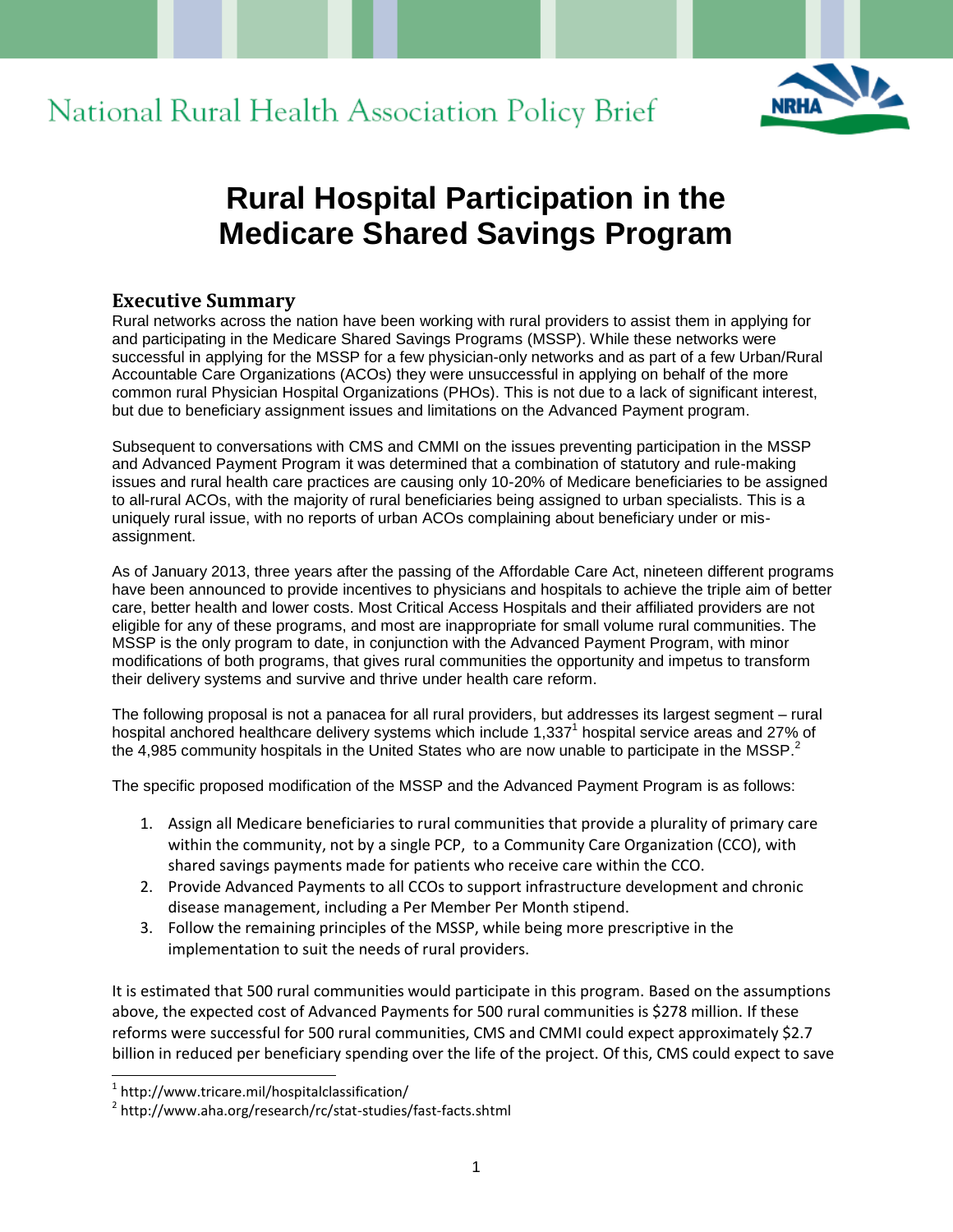\$1.2 billion and rural communities can expect to net an additional \$766 million. It would also strengthen the rural safety net, promote jobs and local economies and assist rural providers in achieving the triple aim. This will fund the redesign of roughly one third of the rural-hospital anchored healthcare delivery systems to achieve the three part aim of better health, better care and lower costs.

#### **Background**

l

The rural healthcare delivery system takes many different forms. Given its diversity, it is difficult to describe a single program that would be applicable to all types of rural providers and systems. While some states have minimal geographic distance and barriers between urban, suburban and rural providers, many states have isolated communities that are served by a single rural hospital and a tightly knit group of primary care providers who typically work in hospital owned rural health clinics. Of the 4,985 acute care hospitals in the United States, 1,987 are rural -- of which 1,331 are Critical Access Hospitals (CAHs).<sup>3</sup> In 2000, almost half of CAHs were public district hospitals, often supported by local taxes.<sup>4</sup> This ratio is expected to be fairly stable as hospital district formation is fairly complex and static.

CAHs must be located in a rural area (or an area treated as rural); be more than 35 miles from another hospital (or 15 miles in areas with mountainous terrain or only secondary roads available) or be certified before January 1, 2006 by the State as being a necessary provider of health care services. CAHs are required to make available 24-hour emergency care services that a State determines are necessary. CAHs may have a maximum of 25 acute care and swing beds, and must maintain an annual average length of stay of 96 hours or less for their acute care patients. CAHs are reimbursed by Medicare on a cost basis (i.e., for the reasonable costs of providing inpatient, outpatient and swing bed services X Medicare Share X 101%).<sup>5</sup>

Rural hospitals are typically tightly integrated with their community physicians, with 20.4% having fewer than 5 admitting providers, 50.4% with 5-10 admitting providers and 29.3% with more than 10 admitting providers.<sup>6</sup> The hospital is often the largest employer in town and a driver of the local economy. Less than 10% are for-profit. Mid-levels (Nurse Practitioners and Physicians Assistants) frequently account for 25- 75% of primary care provided in each community. Across the US, 73% of CAH inpatient days and 36% of outpatient visits are covered by Medicare. Unlike typical urban hospitals, median outpatient revenue for CAHs is 69% of total revenue.<sup>7</sup>

Rural hospitals are important contributors to local economies and often the community's largest employer. Estimates range from \$700,000 to \$1,000,000 per year in direct contribution to local economies. When retail sales and tax collections are included estimates increase and range from \$18,549 to \$54,739 local contribution per bed.<sup>8</sup>

The "rural hospital based community healthcare delivery system" is the subject of this proposed CMMI Demonstration Project. We have identified 1,371 of these types of communities including 1,118 CAHs more than 15 miles away from the nearest hospital $^9$  and 253 Rural Hospitals that are Sole Community

<sup>3</sup> http://www.aha.org/research/rc/stat-studies/fast-facts.shtml

<sup>4</sup> Hospitals in Rural America. Ricketts and Heaphy. Western Journal of Medicine.2000. [December; 173\(6\): 418](http://www.ncbi.nlm.nih.gov/pmc/articles/PMC1071201/)–422. <sup>5</sup>CAH Financial Indicators Report: Summary of Indicator Medians by State Flex Monitoring Team Data Summary Report No. 7. August 2010.

 $^6$  Report to the Congress: Medicare and the Health Care Delivery System. June 2012. MEDPAC. Chapter 5.  $7$ CAH Financial Indicators Report: Summary of Indicator Medians by State Flex Monitoring Team Data Summary Report No. 7. August 2010.

<sup>&</sup>lt;sup>8</sup>The Economic Impact of Hospitals in Rural Communities. Richard E. McDermott, Gary C. Cornia, Robert J. Parsons. The Journal of Rural Health. [Volume 7, Issue 2, p](http://onlinelibrary.wiley.com/doi/10.1111/jrh.1991.7.issue-2/issuetoc)ages 117–133, March 1991

<sup>&</sup>lt;sup>9</sup> Report to the Congress: Medicare and the Health Care Delivery System. June 2012. MEDPAC. Chapter 5.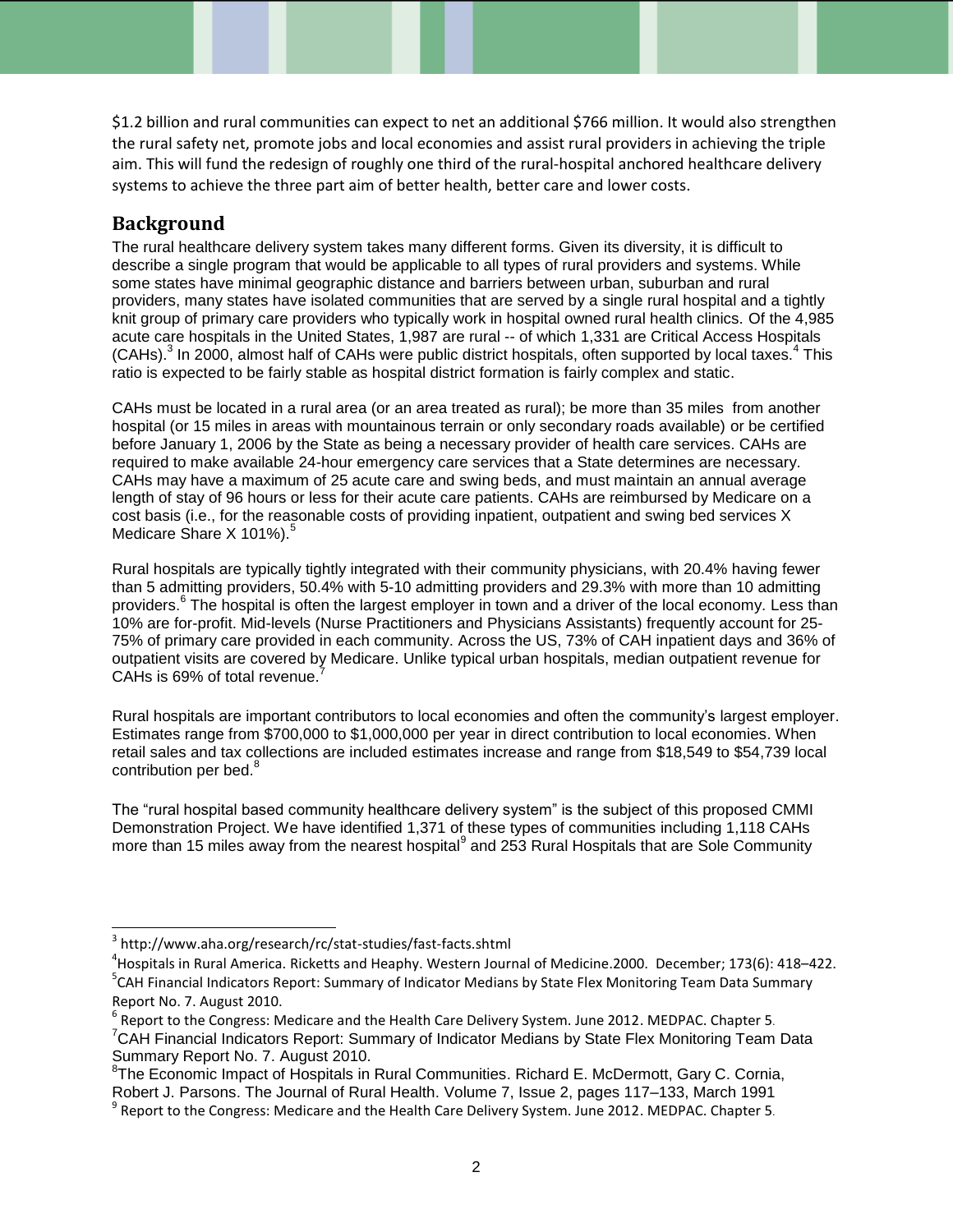Providers.<sup>10</sup> Rural Medicare beneficiaries represent 23% of all fee-for-service (FFS) beneficiaries and receive roughly 70% of their care from rural providers.<sup>11</sup>

### **Issues with the Existing MSSP for Rural Hospitals**

In addition to requiring a minimum of 5,000 Medicare Beneficiaries, which is difficult for most rural communities to achieve on their own, rural providers are only getting a fraction of their beneficiaries assigned under the MSSP. For example, in the April 2012 MSSP application cycle, New Light Rural Health Networks applied for three ACOs with the Advanced Payment Program. Claims data revealed more than 5,000 unique Medicare Beneficiaries in each community. When CMS alerted New Light that they would not achieve the minimum number of beneficiaries to qualify, two of the applications were merged. The actual number of beneficiaries assigned is detailed in the table below:

| Applications | # Rural          |                  |             | # Providers    | <b>Total Net</b> | New Light | Final     | Max         |
|--------------|------------------|------------------|-------------|----------------|------------------|-----------|-----------|-------------|
|              | <b>Hospitals</b> | CAH <sub>s</sub> | <b>RHCs</b> |                | Revenue          | Estimate  | Assignmen | Shared      |
|              |                  |                  |             |                |                  |           |           | Savings/\$1 |
| A1320 &      |                  |                  | 6           | 12 MDs, 4      | \$75M            | 10.000    | 1.715     | \$0.08575   |
| 1321         |                  |                  |             | NPs/PAs        |                  |           |           |             |
| A1324        |                  |                  |             | MDs. 5 NPs/PAs | \$68M            | 6.100     | 470       | \$0.03852   |

Not only can rural communities not reach the 5,000 minimum under the current rules, if they did aggregate enough communities to qualify they would only get paid less than ten cents on the dollar of shared savings instead of the fifty cents being paid to urban providers.

The reasons for this disparity are diverse. The statute requires beneficiary assignment based on the plurality of care (most charges) provided by a single primary care physician.

- a. Rural Health Clinics and Federally Qualified Health Centers are required to use Physician Assistants and Nurse Practitioners to provide primary care. These visits do not qualify for beneficiary assignment unless the patients are also seen by a primary care physician each year and the visit is documented in such a way that is not the current standard.
- b. Rural physicians are required to take call to cover rural hospitals. Therefore patients are typically seen by any one of the physicians or mid-levels in the rural clinic, making it harder to achieve plurality of care with any single physician.
- c. Most specialty care is not delivered within a rural community, making it more likely that the chronically ill patients that are being managed in their community will be assigned to an urban ACO because of the likelihood it is a single provider.
- d. Rural physicians and mid-levels charge less than specialists, making it harder to achieve a plurality of care.
- e. Due to provider shortages in rural communities, patients are frequently seen in the emergency room after hours. According to MedPac, 50% of ED visits in rural communities are for primary care, compared to 30% in urban communities. These visits do not count for beneficiary assignment.

# **Strengths of Rural Hospital Healthcare Delivery Systems**

A common misperception is that rural care is more expensive than urban care  $12,13$ . While costs are higher on a unit basis due to lack of economies of scale, in 2010 rural Medicare per beneficiary spending was 3.52% lower than in urban counties, including all costs incurred by rural beneficiaries in urban markets.

 $10$  http://www.tricare.mil/hospitalclassification/

<sup>&</sup>lt;sup>11</sup> Report to the Congress: Medicare and the Health Care Delivery System. June 2012. MEDPAC. Chapter 5.

<sup>&</sup>lt;sup>12</sup>Modernizing Rural Healthcare. Coverage, Quality and Innovation. Working Paper #6. July 2011. United Health Group.

<sup>13</sup>http://www.healthreform.gov/reports/hardtimes/ruralreport.pdf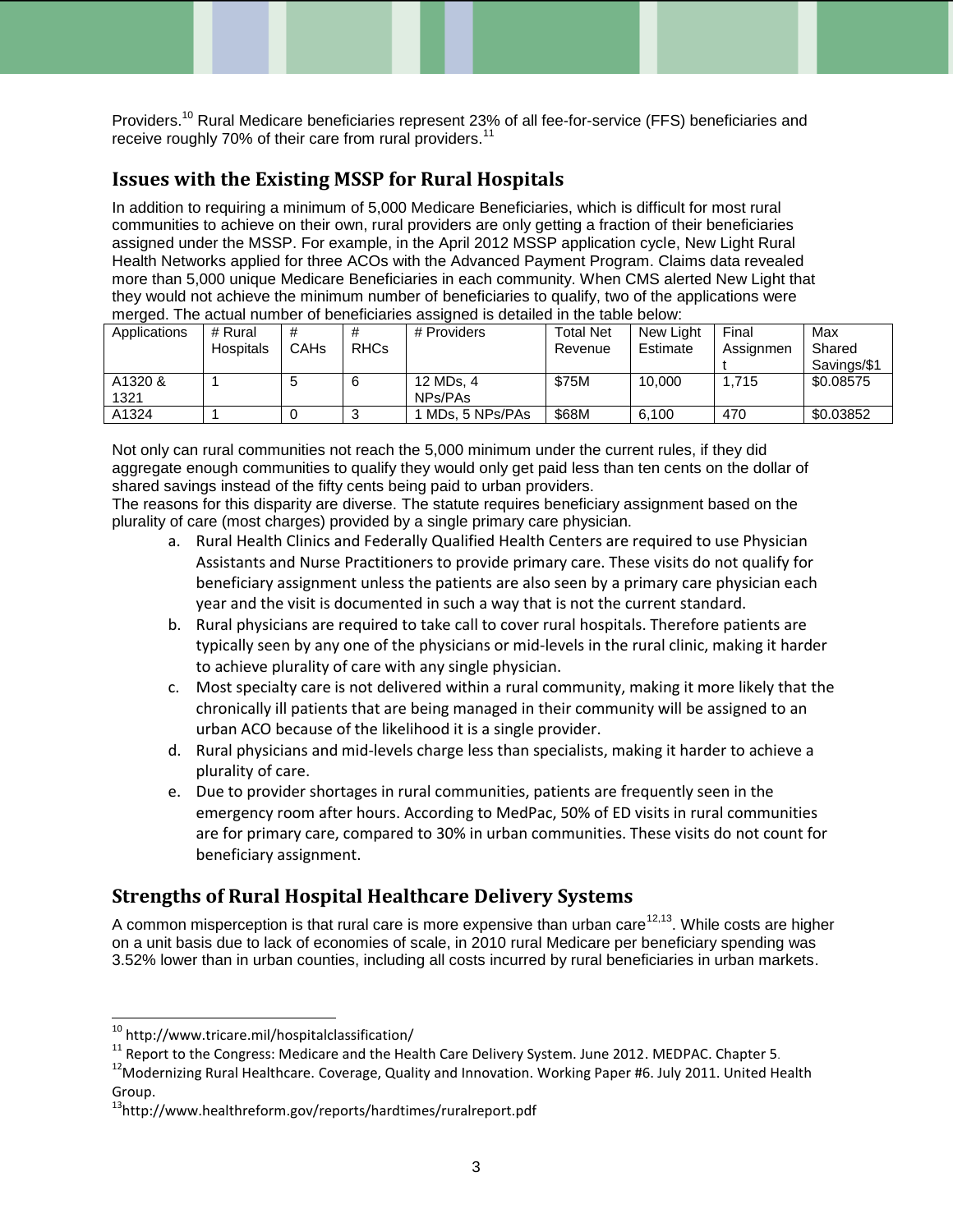Inpatient spending was 1.87% lower and physician spending was 18.39% lower, offset by 14.07% higher spending in outpatient services.<sup>14</sup>

The natural strengths of these delivery systems are the tight integration between providers and the hospital, whether or not the providers are employed or contracted in hospital-based clinics, and the passion and support from the community for their healthcare institutions. Strong personal relationships exist between providers and patients. Providers operate at the top of their licenses and treat locally wherever possible. Skilled nursing facilities are often part of the system supporting continuity of care. Taxpayer support and cost-based reimbursements provide much needed operating funds.

#### **Weaknesses of Rural Hospital Healthcare Delivery Systems**

Although total per beneficiary spending is lower for rural residents, rural providers have higher unit costs and beneficiaries pay more than twice as much for outpatient services. In 1995, Congress passed a law that protected Medicare Beneficiaries by mandating they only pay 20% of the Medicare allowed charges, not the amount charged by the hospital which is highly variable. This benefit was not passed on to Medicare Beneficiaries seen in CAHs, a program that was started in 1996. As a result, Medicare Beneficiaries getting outpatient services in CAHs pay 47% of costs instead of the 20% paid in all other settings, although many have co-insurance.<sup>15</sup> Medigap insurance covers 28-36% of patients, 19-24% are covered by Medicaid, 31-41% have commercial insurance and 9-16% have no secondary insurance. Some commercial plans do not cover more than 20% of the PPS rate, leaving the beneficiary with the balance of the bill, so as many as 50% of patients have a strong financial incentive to get their care elsewhere, or delay care.

Many rural areas have difficulty recruiting physicians and cannot support specialists in rural settings due to volume limitations. Rural providers have limited opportunities to control costs at distant tertiary care centers. Communication between tertiary care and rural providers is poor or non-existent. In a recent survey of 28 California CAH CEOs, not one rural community received communication when a patient was discharged from a tertiary care center. A disproportionate share of patients seek primary care in the emergency department (ED), with 50% primary care in the rural ED vs. 30% in urban.<sup>17</sup> Information technology infrastructure and managed care experience is sparse to non-existent. Transportation is an issue for communities covering a large geographic area or with mountainous terrain.

# **Opportunities for Reducing Costs in Rural Hospital Healthcare Delivery Systems**

One area offering significant improvement is to reduce utilization of the rural emergency room for primary care. Unlike urban centers that see less than 30% Level 1 visits, rural residents frequently don't have after-hours access to primary care; thus more than 50% of rural ED visits are for primary care.<sup>18</sup>

Lack of communication and coordination of care between tertiary care settings and rural settings plagues the rural safety net. Rural providers typically received no notification or information when patients were returned to the community following tertiary care hospitalizations, and frequently first learned about the hospitalization when the patient presents to the ED. Establishing these linkages should reduce readmissions, ED utilization and ambulatory sensitive admissions.

Similar to urban areas, the greatest potential for improvement in rural health care costs are the 5-10% of the patients who make up  $40-60\%$ <sup>19</sup> of the health care budget. By focusing efforts to support these

<sup>&</sup>lt;sup>14</sup> Rural Relevance Under Healthcare Reform. Version 3.0.June, 2012 I-Vantage Health Analytics.

<sup>&</sup>lt;sup>15</sup> Report to the Congress: Medicare and the Health Care Delivery System. June 2012. MEDPAC.C hapter 5.

 $16$ Ibid.

 $17$ Ibid.

<sup>&</sup>lt;sup>18</sup> Rural Relevance Under Healthcare Reform. Version 3.0.June, 2012 I-Vantage Health Analytics.

<sup>&</sup>lt;sup>19</sup>High Cost Medicare Beneficiaries, May, 2005.Congress of the United States. Congressional Budget Office.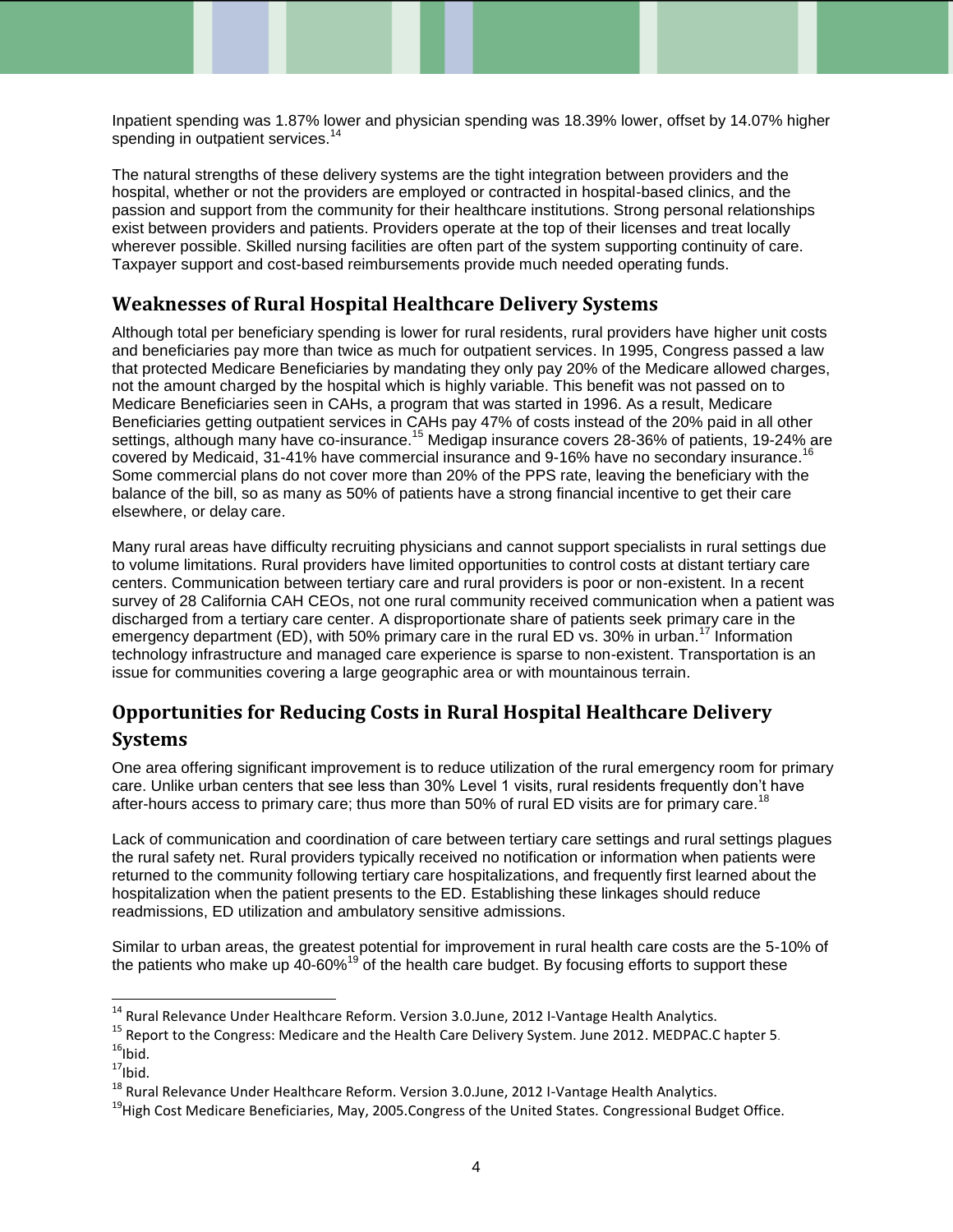patients, better care, better health and lower costs can be achieved in rural settings. Patient Centered Medical Homes and Community Case Managers are widely recognized to achieve these goals, including reducing the aforementioned high rates of ED use for primary care, but currently no reimbursement systems exist to support those programs. Rural providers do not have the resources to fund these initiatives without assistance.<sup>20</sup>

# **Recommendation for Rural Hospital Shared Savings Demonstration Project**

The strength of rural healthcare delivery systems is the integration of the physician and the hospital providers and the support and engagement of the community. Modeled after the Medicare Shared Savings Program (MSSP), the Community Care Organization (CCO) Demonstration Project would lower the barriers to participation for rural providers and reward patients for better health behaviors. The rules for quality reporting and calculation of shared savings would be identical to the MSSP, while the beneficiary assignment rules and the Advanced Payment program would be modified to fit rural providers:

- Eligibility: Rural communities that contain a rural hospital more than 15 miles from the next nearest hospital would be eligible to apply to become CCO's. Applicants would be encouraged to also enlist commercial insurers and Medicaid in the ACO.
- Beneficiary Assignment: Beneficiaries would be assigned based on the plurality of primary care services delivered by the entire CCO against any individual provider outside the CCO.<sup>21</sup> All RHC, FQHC, and hospital-based clinic claims would be considered primary care unless specified otherwise.
- Minimum Number of Beneficiaries per Applicant is 5,000. Multiple CCOs may need to aggregate to achieve this number.
- The Advanced Payment Program would be applied to support these communities in their transformation except they would not be subject to the income cap. Under the Advance Payment CCO Model, participating CCOs receive three types of payments:
	- o An upfront, fixed payment for IT infrastructure: Each CCO will receive a \$250,000 payment in the first month of the Shared Savings Program. If multiple CCOs need to aggregate into a CCO Network to achieve 5,000 beneficiaries, this amount would be translated into an upfront variable payment of \$50 per beneficiary instead of a fixed payment.
	- o An upfront, variable payment to create a care coordination network: Each CCO will receive a payment in the first month of the Shared Savings Program equivalent to the number of its preliminary, prospectively assigned beneficiaries times \$36.
	- $\circ$  A monthly payment of varying amount depending on the size of the CCO to support ongoing care coordination: Each CCO will receive a monthly payment equal to the number of its preliminary, prospectively assigned beneficiaries times \$8.
- Preference would be given to applicants that join a CCO network of at least 5 CCOs that would provide policies, procedures, training and informatics support. This would lower the cost of the delivery system redesign and improve odds for success.<sup>22</sup> In addition, networks can more easily gain participation from commercial payers, while stand alone communities would find it harder to get their attention.
- Preference would be given to applicants that include multiple payers.

<sup>&</sup>lt;sup>20</sup>California's Critical Access Hospitals: The Financial Landscape. California Healthcare Foundation. 2010. 21 NOTE: This may result in CMS paying for one beneficiary's savings to two ACOs in order to foster rural

participation, however, CMS is unlikely to pay more than an aggregate of 100% of the savings to the two ACOs. <sup>22</sup> When the CAReHIN Network developed a model for network support for rural ACOs, the analysis indicated that the cost of setting up a separate IT and quality reporting infrastructure for each community was 13-25% of total Medicare spending. By aggregating 10 communities into a support network, the cost of the IT, analytics, quality reporting and chronic disease management could be reduced to 2.4% of total spending for each community. (Innovation Challenge Grant, unpublished data).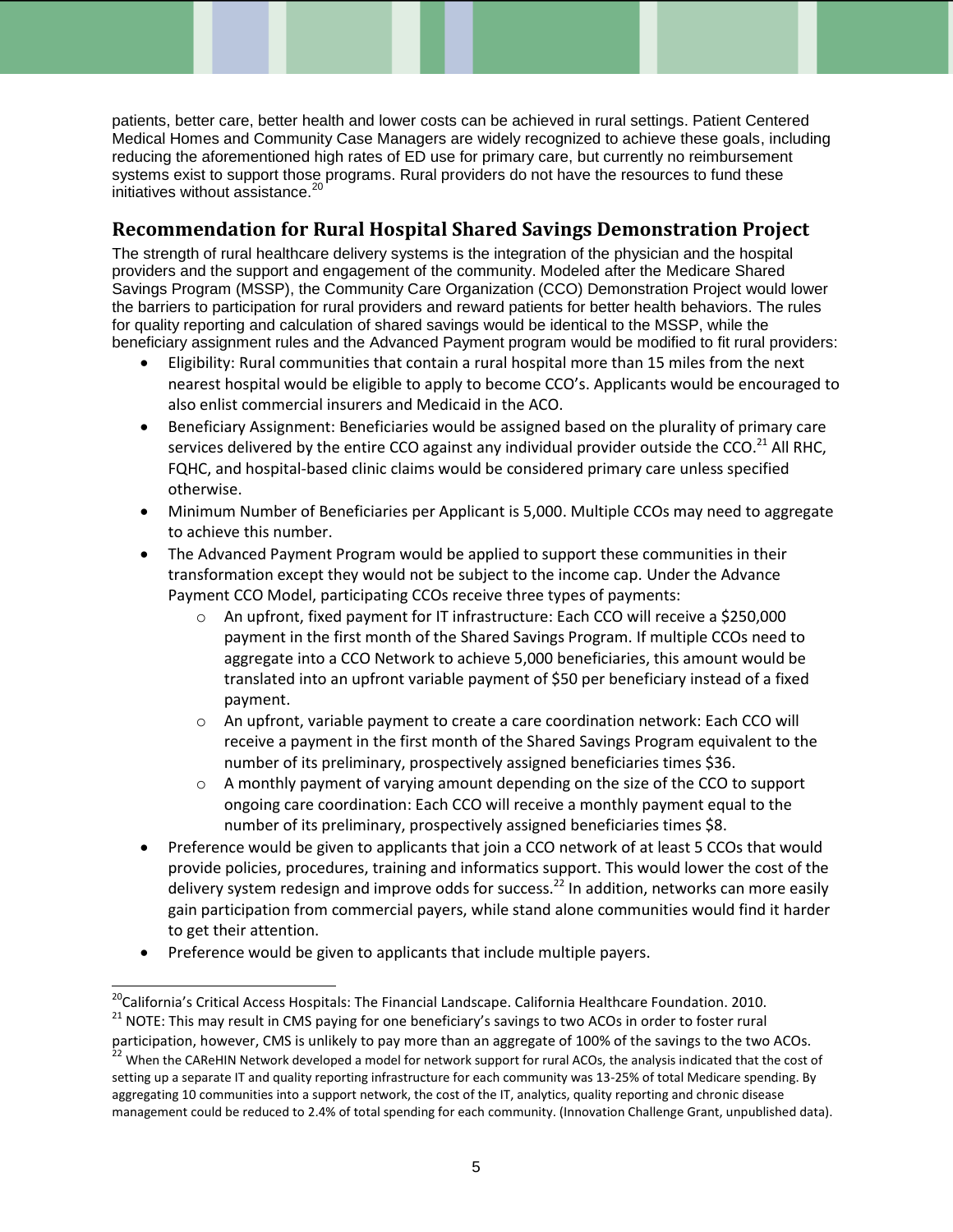- Payment methodologies and quality reporting would follow the MSSP program. CCOs will not be forced to take risk and will only participate in a one-sided model even after the initial period. CCOs that have less than 5,000 beneficiaries will have to aggregate with other CCOs to meet the 5,000 beneficiary minimum to maintain actuarial integrity.
- Shared Savings would be split 50% for CMS, 25% for Physicians and 25% for the Hospital after costs.
	- o **Hospitals** as single entities would receive 25% to offset lost revenues.
	- o **Physicians** would split shared savings based on performance on the quality metrics and total Medicare and Medicaid visits. Each Physician would receive a total quality score based on individual performance compared to the average for the CCO for a quality performance score. The percentage of visits would be multiplied by the quality performance score for each physician.

| u canipic. |               |             |                            |           |                                     |           |
|------------|---------------|-------------|----------------------------|-----------|-------------------------------------|-----------|
| Number of  |               |             |                            |           |                                     |           |
|            | <b>Visits</b> | % of Visits | <b>Total Quality Score</b> | % Quality | Payment/\$100,000 of Shared Savings |           |
| Dr. A      | 2500          | 20%         | 20                         | 0.714     | Ś                                   | 14,285.71 |
| Dr. B      | 3000          | 24%         | 34                         | 1.214     | Ś                                   | 29,142.86 |
| Dr. C      | 4000          | 32%         | 25                         | 0.893     | Ś                                   | 28,571.43 |
| Dr. D      | 1000          | 8%          | 30                         | 1.071     | Ś                                   | 8,571.43  |
| Dr. E      | 2000          | 16%         | 30                         | 1.071     |                                     | 17,142.86 |
| Total      | 12500         | 100%        | 139                        | 4.964     | Ś                                   | 97,714.29 |

 Quality Measures: All CCOs would report on the 33 MSSP Quality Measures and would be paid by the same rules as other MSSP participants. CCO Physician payments would be divided according to volume and quality measure performance with the ability to get up to 1 point for each quality score except meaningful use, which is two points. Measures 8, 9 and 10, which measure numbers of readmissions and ambulatory sensitive admission per 1,000 beneficiaries would be judged by the percentage of CHF, COPD, Asthma and recently hospitalized patients enrolled in the Community Case Management program due to limitations of analyzing low

- volume admission data. For more detail on the quality measures please see Appendix A. All CCOs would be exempt from antitrust review. By definition, they are health care monopolies and clinically integrated in their regions. All other fraud and abuse waivers of the MSSP would apply.
- Governance: According to the MSSP model.
- Disparities: All CCOs would be required to attest they provide services in accordance with The Joint Commission: *Advancing Effective Communication, Cultural Competence, and Patient- and Family-Centered Care: A Roadmap for Hospitals*. 23

# **Network Support and Data Sharing**

For example:

Fundamental to the assumptions in this proposal is the existence of networks to support CCOs that have access to Medicare and Medicaid claims data. Funding provided up front by the Advanced Payment program, in addition to gain sharing arrangements, would be sufficient to support the networks involvement in each community. We also recommend that a National Learning Network is funded so that legal agreements, processes, procedures, success stories and failures can be rapidly shared between the

l <sup>23</sup> The Joint Commission: Advancing Effective Communication, Cultural Competence, and Patient- and Family-Centered Care: A Roadmap for Hospitals. Oakbrook Terrace, IL: The Joint Commission, 2010.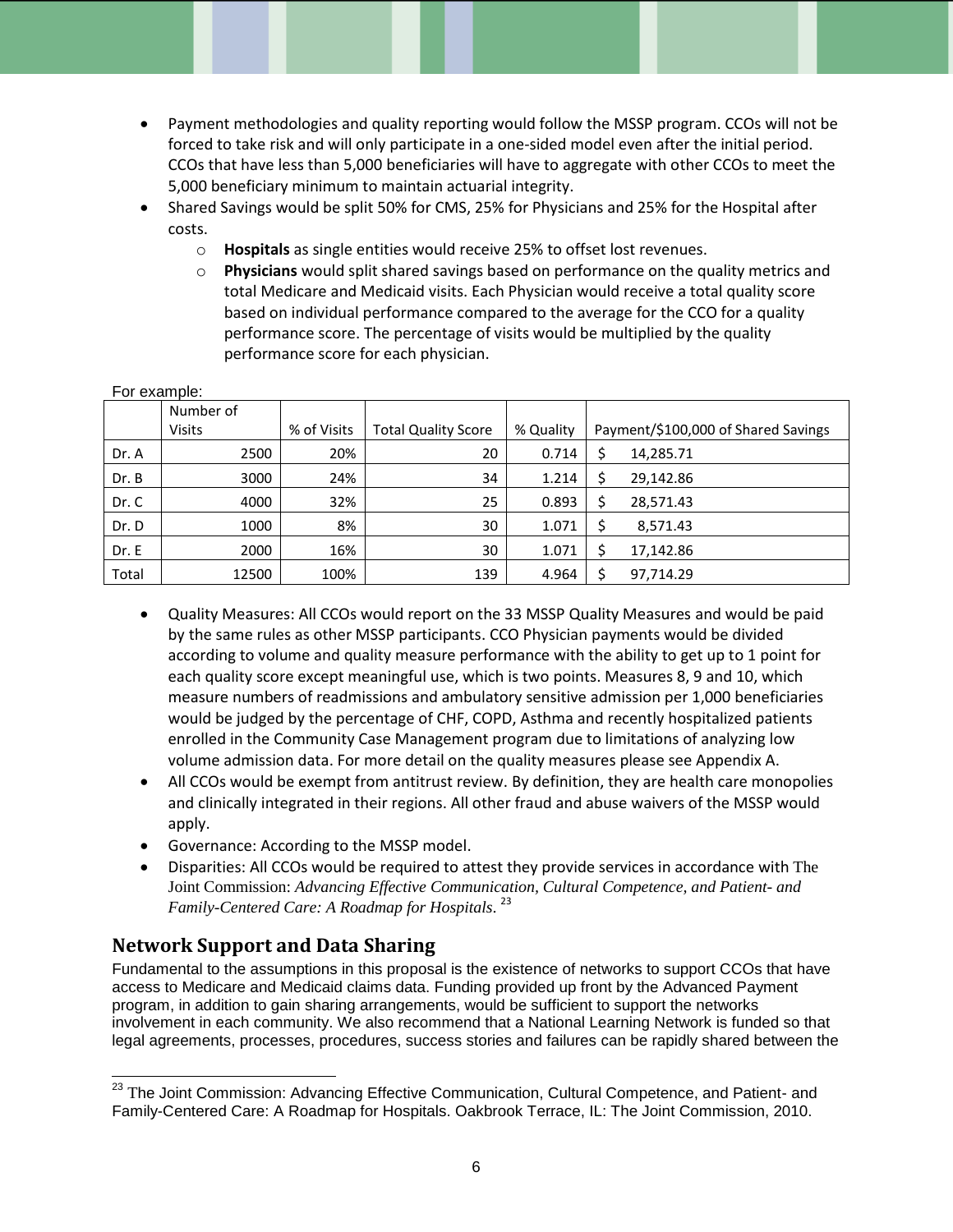networks to increase efficiency, which would need to be funded separately, and would have a strong advisory role.

#### **Expected Costs and Impact**

On the average, previous demonstration projects have shown a cost reduction of 13% by implementing chronic disease case management and medical homes, prior to accounting for costs.<sup>24</sup> Medicare per beneficiary spending in rural was \$8,470 in 2010,<sup>25,26</sup> which would yield \$1,101,000 in savings per 1,000 beneficiaries before costs. We expect only 50% of that target in the first year due to start up time.

Depending on whether communities collaborated with a support network, we estimate that the cost of key interventions can range from 2.4% to 29%.<sup>27</sup> Assuming network support to minimize annual costs of care coordination and informatics to 2.4%, the average community could expect a net shared savings of \$766,410 per 1,000 patients. Assuming 5 providers per 1,000 beneficiaries,<sup>28</sup> we would expect total payments of \$383,205 per hospital per 1000 beneficiaries and \$76,641 per physician. The primary benefit to the rural community would be seen in the form of increased utilization of services by the community, capturing more of the primary care business that might be going elsewhere, increasing economies of scale and lowering unit costs. They would also benefit from the advanced payment funding, which would partially cover the costs of implementing health care reforms and position them well for future success.

| Per 1,000               | Year 1       | Year <sub>2</sub> | Year <sub>3</sub> | Total         |
|-------------------------|--------------|-------------------|-------------------|---------------|
| <b>Expected Savings</b> | \$550,500    | \$1,101,000       | \$1,101,000       | \$2,752,500   |
| Adv. Payment            | ( \$182,000] | ( \$96,000]       | \$0               | (\$278,000)   |
| Cost                    | \$203,280    | \$203,280         | \$203,280         | \$609,840     |
| Cost + Advance          | ( \$21, 280) | ( \$107, 280)     | ( \$203, 280)     | ( \$331, 840) |
| <b>To CMS</b>           | \$275,250    | \$502,500         | \$550,500         | \$1,237,250   |
| <b>To Hospital</b>      | \$35,985     | \$173,610         | \$173,610         | \$383,205     |
| <b>To Doctors</b>       | \$35,985     | \$173,610         | \$173,610         | \$383,205     |
| Per Physician           | \$7,197      | \$34,722          | \$34,722          | \$76,641      |

After an initial pilot group of 10 networks in ten states, each with an average of 10,000 beneficiaries, we estimate this program would be adopted in at least 500 rural communities throughout the nation. If the average rural CCO has 2,000 beneficiaries this would affect 1 million rural Medicare FFS beneficiaries. Based on the assumptions above, the expected cost of Advanced Payments for 500 rural communities is \$278 million. If these reforms were successful for 500 rural communities, CMS and CMMI could expect approximately \$2.7 billion in reduced per beneficiary spending over the life of the project. Of this, CMS could expect to save \$1.2 billion and rural communities can expect to net an additional \$766 million. It would also strengthen the rural safety net, promote jobs and local economies and assist rural providers in achieving the triple aim.

<sup>&</sup>lt;sup>24</sup>Congressional Budget Office Issue Brief. Lessons from Medicare's Demonstration Projects on Disease Management,Care Coordination, and Value-Based Payment. January 2012

<sup>&</sup>lt;sup>25</sup> Rural Relevance Under Healthcare Reform. Version 3.0.June, 2012 I-Vantage Health Analytics.

<sup>&</sup>lt;sup>26</sup> Medicare Chartbook. Volume 4. 2010. Henry J. Kaiser Family Foundation.

<sup>&</sup>lt;sup>27</sup> CAReHIN MSO Innovation Challenge Grant. Unpublished.

<sup>&</sup>lt;sup>28</sup> Report to the Congress: Medicare and the Health Care Delivery System. June 2012. MEDPAC.Chapter 5.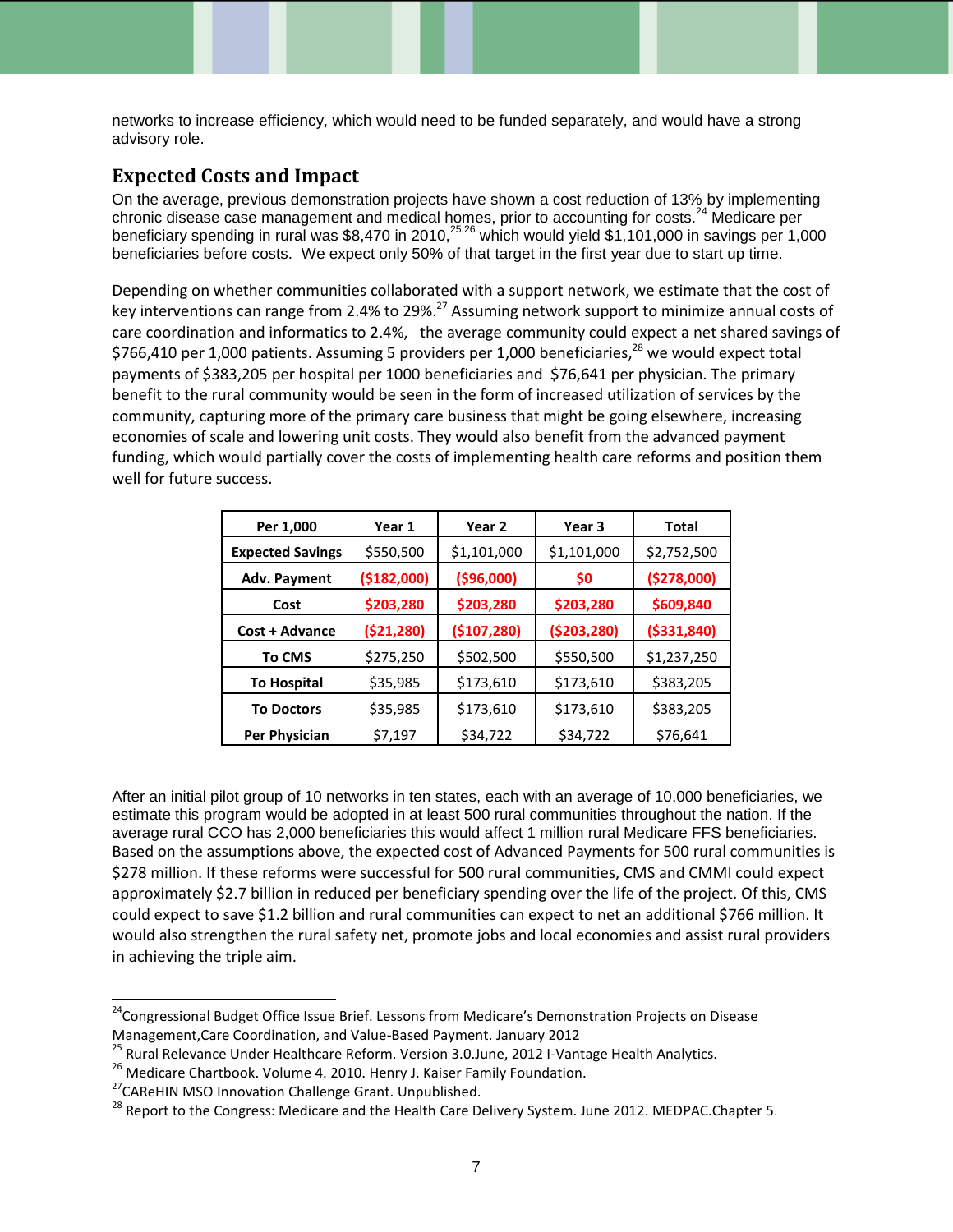#### **Alternative Approach**

In 2011, CMMI introduce a demonstration project , the Comprehensive Primary Care Initiative (CPCI), that paid physicians an average of \$20 per beneficiary per month to provide the services listed above for the first two years, transitioning to \$15 per beneficiary per month with a shared savings component in the second two years. Medicaid and commercial payers were also encouraged to participate. Because of the primary care focus of rural communities, this model is also well positioned to align rural providers if hospitals are allowed to participate. The following adjustments to CPCI are needed to make this program work for rural healthcare delivery systems:

- Eligibility: Allow 100-200 rural hospital-based communities to participate. Require that 60% of primary care visits delivered within a community are accounted for by the participant Tax ID numbers and that hospitals participate.
- Assignment: Base assignment of beneficiaries on the plurality of primary care services delivered within the community vs. outside the community regardless of provider type.
- Waive the requirement for Medical Home certification while still requiring the program elements. Although the principles of continuity of care are nearly identical, these services for rural communities are most efficiently centrally located to support all community physicians.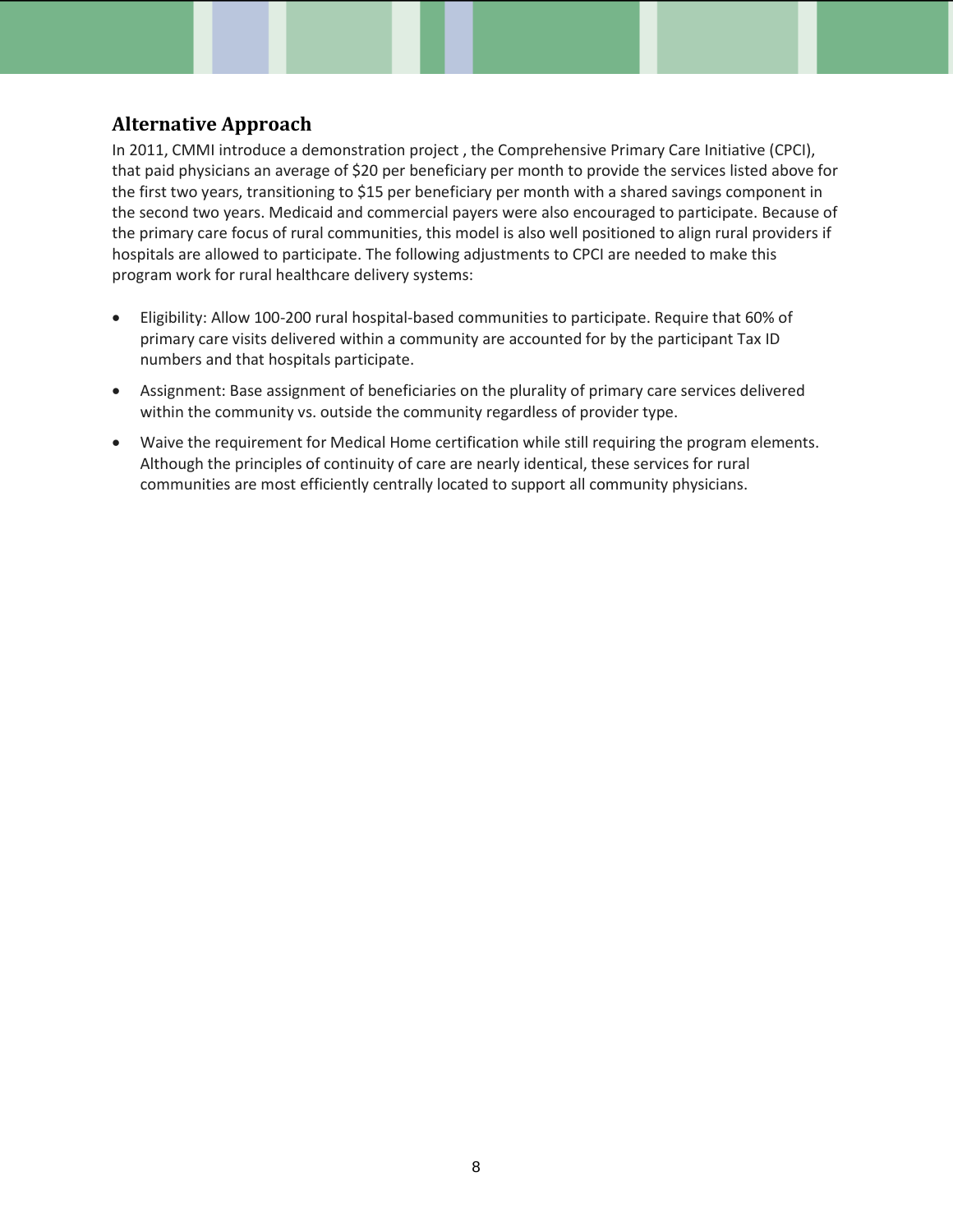# **Appendix A Crosswalk of CCO Demonstration Project Proposal with MSSP**

| Eligibility: Rural communities that<br>$\bullet$<br>contain a rural hospital more than 15<br>miles from the next nearest hospital<br>would be eligible to apply to become<br>CCO's. CMS would analyze hospital<br>discharge data to determine the 75 <sup>th</sup><br>percentile service area zip codes.<br>Claims data for these zip codes would<br>be analyzed for primary care services.<br>All RHC, FQHC, and hospital-based<br>clinic claims would be considered<br>primary care unless specified<br>otherwise. Zip codes with a plurality of<br>primary care claims would be assigned<br>to the Community Care Organization<br>(CCO). All community-hospital<br>credentialed providers are allowed to<br>participate in the CCO, but at least<br>75% of primary care visits delivered in<br>the zip code must be accounted for by<br>the participating providers in order for<br>the community to be eligible.<br>Referring providers and clinics that are<br>not in the primary service area can join<br>the CCO, provided that they provide<br>more than 50% of primary care for the<br>zip code and 75% of all primary care<br>visits are accounted for by these<br>providers. These zip codes would also | A community is eligible based on<br>٠<br>providing the plurality of primary care<br>services in the community by all<br>providers in the community, including<br>primary care delivered in the<br>emergency room. This meets the spirit<br>of the MSSP but does not conform to<br>the legislation in the Affordable Care<br>Act. |
|--------------------------------------------------------------------------------------------------------------------------------------------------------------------------------------------------------------------------------------------------------------------------------------------------------------------------------------------------------------------------------------------------------------------------------------------------------------------------------------------------------------------------------------------------------------------------------------------------------------------------------------------------------------------------------------------------------------------------------------------------------------------------------------------------------------------------------------------------------------------------------------------------------------------------------------------------------------------------------------------------------------------------------------------------------------------------------------------------------------------------------------------------------------------------------------------------------------------|----------------------------------------------------------------------------------------------------------------------------------------------------------------------------------------------------------------------------------------------------------------------------------------------------------------------------------|
| be assigned to the CCO.<br>Beneficiary Assignment: 100% of<br>$\bullet$<br>Medicare and Medicaid beneficiaries<br>in eligible zip codes would be<br>prospectively assigned to the CCO<br>(with full retention of beneficiary<br>rights to choose care providers).<br>Medicare and Medicaid beneficiaries<br>from non-eligible zip codes would be<br>allowed to elect to join the CCO if<br>desired. In some state Medicaid<br>participation may not be possible.                                                                                                                                                                                                                                                                                                                                                                                                                                                                                                                                                                                                                                                                                                                                                   | Similar to the MSSP, payments are<br>$\bullet$<br>only made on beneficiaries when they<br>are seen by a CCO provider.<br>Similar to the Comprehensive Primary<br>Care Initiative, all payors are<br>encouraged to participate.                                                                                                   |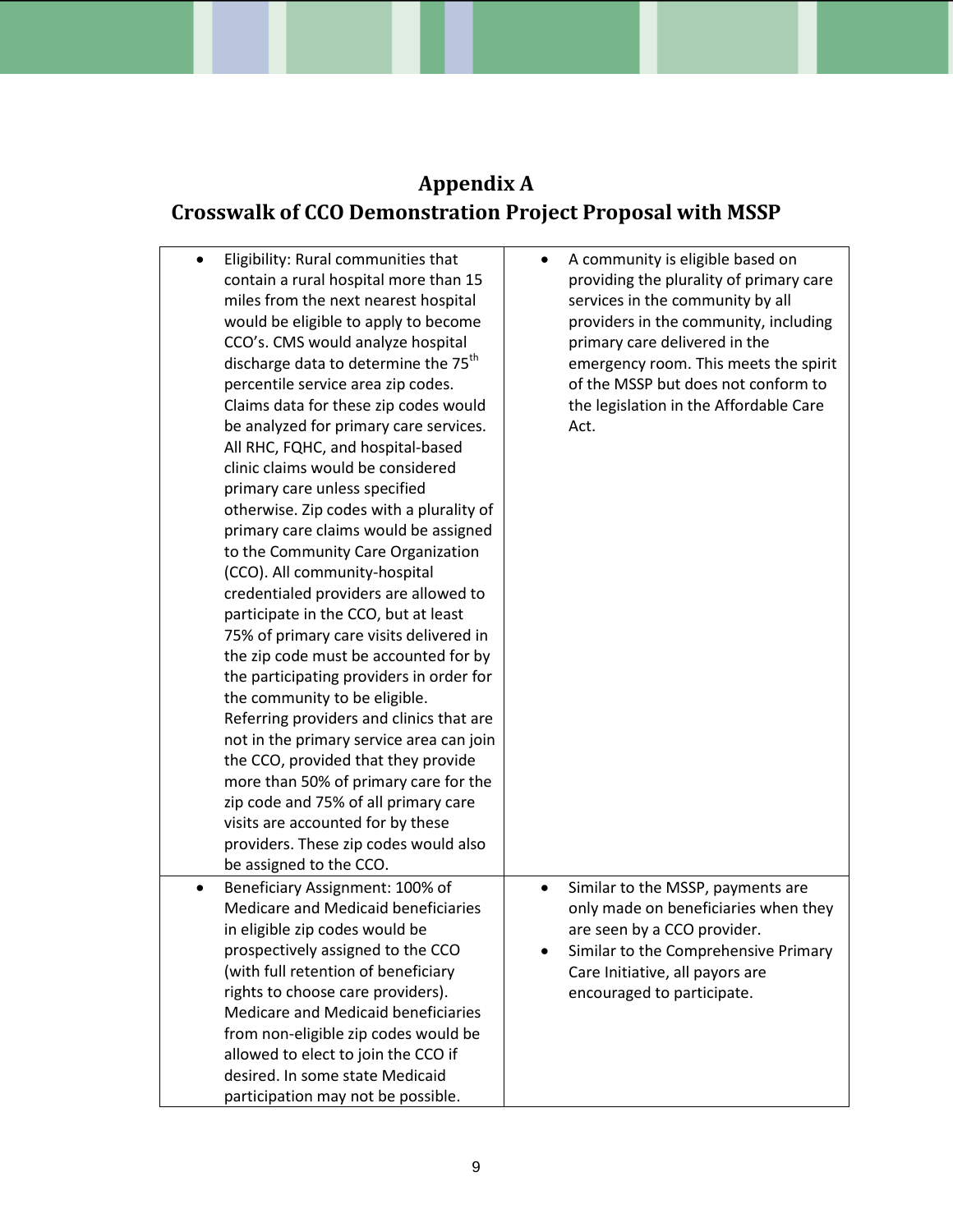| Applicants would be encouraged to<br>also enlist commercial insurers in the<br>ACO. Payments would only be made<br>retrospectively on patients that were<br>seen by CCO providers in the payment<br>year.                                                                                                                                                                                                                                                                                                                                                                                                                                                                                                                                                                                                                                                                                                                                                                                                                                                                                                                         |                                                                                                                                                                        |
|-----------------------------------------------------------------------------------------------------------------------------------------------------------------------------------------------------------------------------------------------------------------------------------------------------------------------------------------------------------------------------------------------------------------------------------------------------------------------------------------------------------------------------------------------------------------------------------------------------------------------------------------------------------------------------------------------------------------------------------------------------------------------------------------------------------------------------------------------------------------------------------------------------------------------------------------------------------------------------------------------------------------------------------------------------------------------------------------------------------------------------------|------------------------------------------------------------------------------------------------------------------------------------------------------------------------|
| Minimum Number of Beneficiaries per<br>Applicant is 5,000                                                                                                                                                                                                                                                                                                                                                                                                                                                                                                                                                                                                                                                                                                                                                                                                                                                                                                                                                                                                                                                                         | Same as MSSP<br>$\bullet$                                                                                                                                              |
| The Advanced Payment Program<br>$\bullet$<br>would be applied to support these<br>communities in their transformation<br>except they would not be subject to<br>the income cap. Under the Advance<br>Payment CCO Model, participating<br>CCOs receive three types of payments:<br>An upfront, fixed payment:<br>$\circ$<br>Each CCO (or CCO Network if<br>multiple CCOs need to<br>aggregate to achieve 5,000<br>beneficiaries) will receive a<br>\$250,000 payment in the first<br>month of the Shared Savings<br>Program. Networks would get<br>an upfront variable payment<br>of \$50 per beneficiary instead<br>of the fixed amount.<br>An upfront, variable payment:<br>$\circ$<br>Each CCO will receive a<br>payment in the first month of<br>the Shared Savings Program<br>equivalent to the number of<br>its preliminary, prospectively<br>assigned beneficiaries times<br>\$36.<br>A monthly payment of varying<br>$\circ$<br>amount depending on the size<br>of the CCO: Each CCO will<br>receive a monthly payment<br>equal to the number of its<br>preliminary, prospectively<br>assigned beneficiaries times<br>\$8. | Same as Advanced Payment Program<br>$\bullet$<br>except qualification is based on<br>qualification for the CCO<br>Demonstration Project regardless of<br>total income. |
| Preference would be given to<br>applicants that join a CCO network of                                                                                                                                                                                                                                                                                                                                                                                                                                                                                                                                                                                                                                                                                                                                                                                                                                                                                                                                                                                                                                                             | Same as HRSA/ORHP policy of<br>٠<br>supporting networks for safety net                                                                                                 |
| at least 5 CCOs that would provide                                                                                                                                                                                                                                                                                                                                                                                                                                                                                                                                                                                                                                                                                                                                                                                                                                                                                                                                                                                                                                                                                                | providers and the Comprehensive                                                                                                                                        |
| policies, procedures, training and<br>informatics support. This would lower                                                                                                                                                                                                                                                                                                                                                                                                                                                                                                                                                                                                                                                                                                                                                                                                                                                                                                                                                                                                                                                       | Primary Care Initiative.                                                                                                                                               |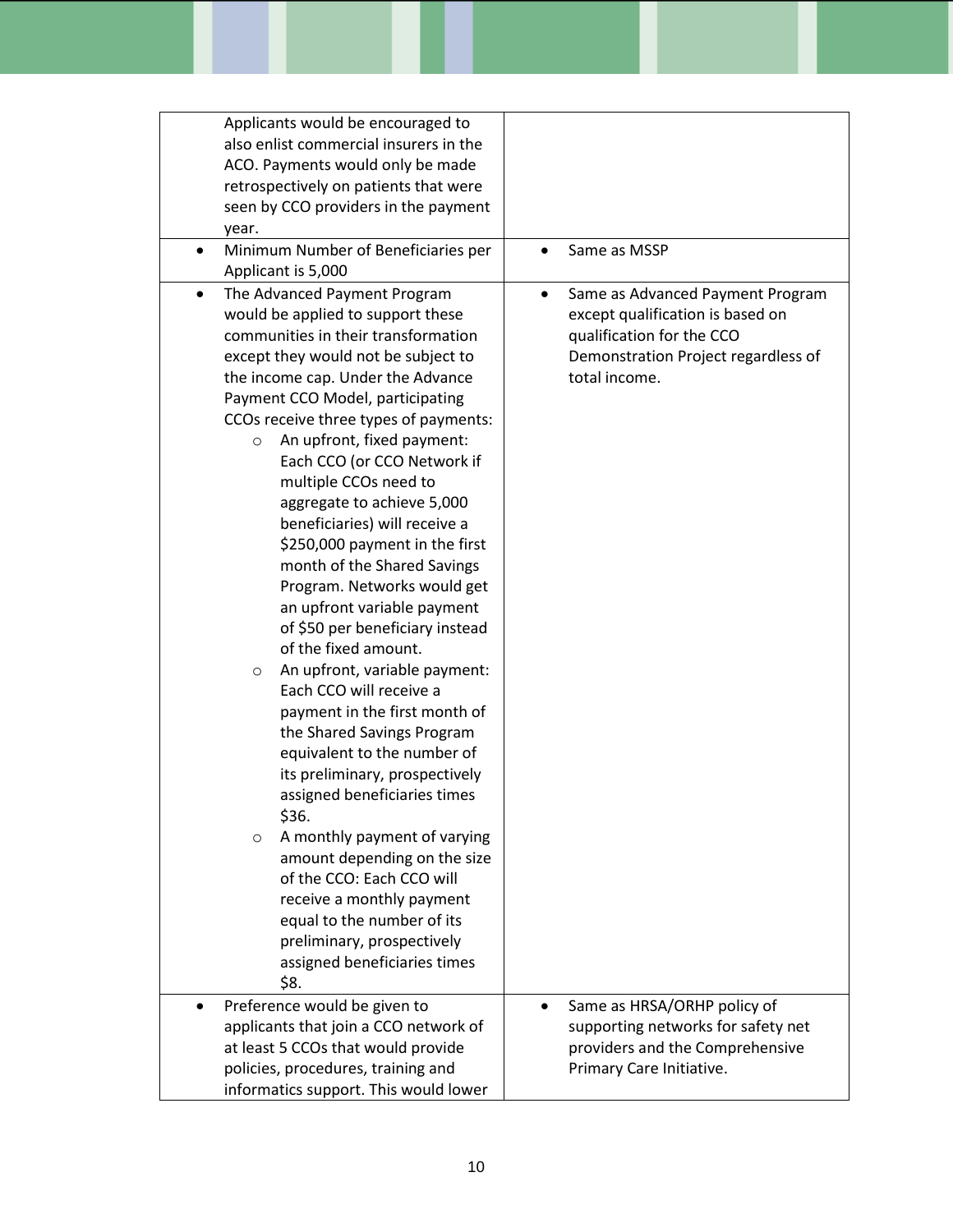| the cost of the delivery system<br>redesign and improve odds for<br>success. <sup>29</sup> In addition, networks can<br>more easily gain participation from<br>commercial payers, while stand alone<br>communities would find it harder to<br>get their attention.                                                                                                                                                                                                                                                                                                                                                                               |                                                                                                    |
|--------------------------------------------------------------------------------------------------------------------------------------------------------------------------------------------------------------------------------------------------------------------------------------------------------------------------------------------------------------------------------------------------------------------------------------------------------------------------------------------------------------------------------------------------------------------------------------------------------------------------------------------------|----------------------------------------------------------------------------------------------------|
| Payment methodologies and quality<br>$\bullet$<br>reporting would follow the MSSP<br>program. CCOs will not be forced to<br>take risk and will only participate in a<br>one-sided model even after the initial<br>period. CCOs that have less than 5,000<br>beneficiaries will have to aggregate<br>with other CCOs to meet the 5,000<br>beneficiary minimum to maintain<br>actuarial integrity.                                                                                                                                                                                                                                                 | Same as MSSP                                                                                       |
| All beneficiaries will be excluded from<br>$\bullet$<br>other ACOs.                                                                                                                                                                                                                                                                                                                                                                                                                                                                                                                                                                              | Avoid duplication of payments, same<br>as MSSP, but based on beneficiary,<br>not provider.         |
| Shared Savings would be split 50% for<br>$\bullet$<br>CMS before costs, 25% for Physicians<br>and 25% for the Hospital after costs.<br>Hospitals as single entities<br>$\circ$<br>would receive the 25%<br>Physicians would split shared<br>$\circ$<br>savings based on performance<br>on the quality metrics and<br>total Medicare and Medicaid<br>visits. Each Physician would<br>receive a total quality score<br>based on individual<br>performance compared to the<br>average for the CCO for a<br>quality performance score.<br>The percentage of visits would<br>be multiplied by the quality<br>performance score for each<br>physician. | Same as MSSP but is more prescriptive<br>$\bullet$<br>than MSSP for physician/hospital<br>sharing. |
| Quality Measures: All CCOs would<br>report on the 33 MSSP Quality                                                                                                                                                                                                                                                                                                                                                                                                                                                                                                                                                                                | Same as MSSP but more prescriptive<br>with description of how each physician                       |

<sup>&</sup>lt;sup>29</sup> When the CAReHIN Network developed a model for network support for rural ACOs, the analysis indicated that the cost of setting up a separate IT and quality reporting infrastructure for each community was 13-25% of total Medicare spending. By aggregating 10 communities into a support network, the cost of the IT, analytics, quality reporting and chronic disease management could be reduced to 2.4% of total spending for each community. (Innovation Challenge Grant, unpublished data)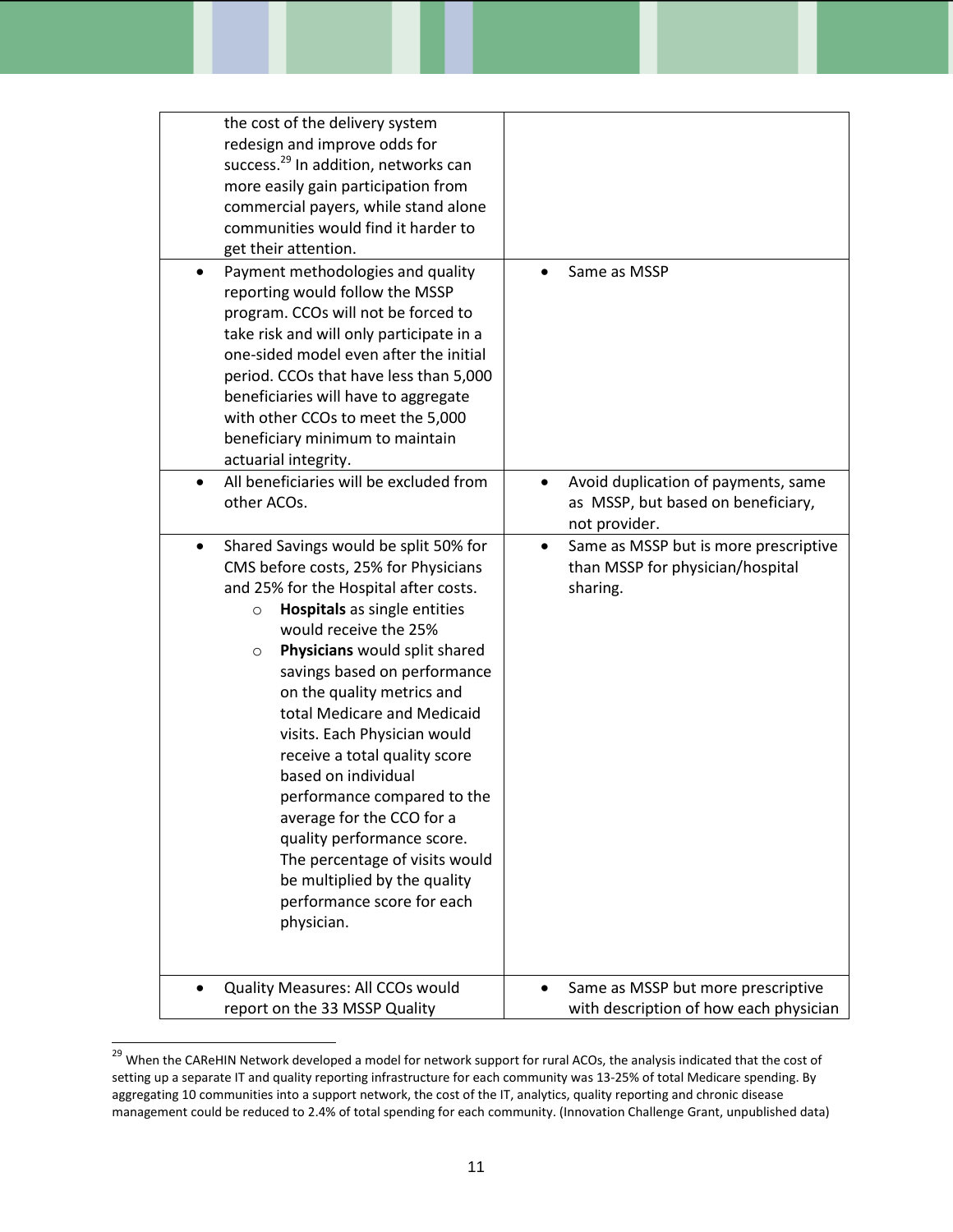| Measures. Physician payments would<br>be divided according to volume and<br>quality measure performance with the<br>ability to get up to 1 point for each<br>quality score except meaningful use,<br>which is two points. Measures 8, 9 and<br>10, which measure numbers of<br>readmissions and ambulatory sensitive<br>admission per 1,000 beneficiaries<br>would be judged by the percentage of<br>CHF, COPD, Asthma and recently<br>hospitalized patients enrolled in the<br><b>Community Case Management</b><br>program due to limitations of<br>analyzing low volume admission data.<br>Payments to the CCOs would be<br>adjusted based on performance. CCO<br>costs for informatics and coordinating<br>care are deducted from total prior to<br>calculating Physician and Hospital<br>payments. | payment would be calculated.        |
|--------------------------------------------------------------------------------------------------------------------------------------------------------------------------------------------------------------------------------------------------------------------------------------------------------------------------------------------------------------------------------------------------------------------------------------------------------------------------------------------------------------------------------------------------------------------------------------------------------------------------------------------------------------------------------------------------------------------------------------------------------------------------------------------------------|-------------------------------------|
| All CCOs would be exempt from<br>antitrust review. By definition, they<br>are health care monopolies and<br>clinically integrated in their regions.<br>This would apply for commercial<br>insurers as well. All other fraud and<br>abuse waivers of the MSSP would<br>apply.                                                                                                                                                                                                                                                                                                                                                                                                                                                                                                                           | Same as MSSP                        |
| Governance: Each CCO would have an<br>advisory board that has equal<br>representation of the Hospital,<br>Physicians and Beneficiaries without a<br>conflict of interest. Hospitals would act<br>as the fiscal entity to reduce<br>administrative costs and burden, but<br>payments would be prescribed by the<br>program.                                                                                                                                                                                                                                                                                                                                                                                                                                                                             | Same as MSSP but more prescriptive. |
| Three year term                                                                                                                                                                                                                                                                                                                                                                                                                                                                                                                                                                                                                                                                                                                                                                                        | Same as MSSP<br>$\bullet$           |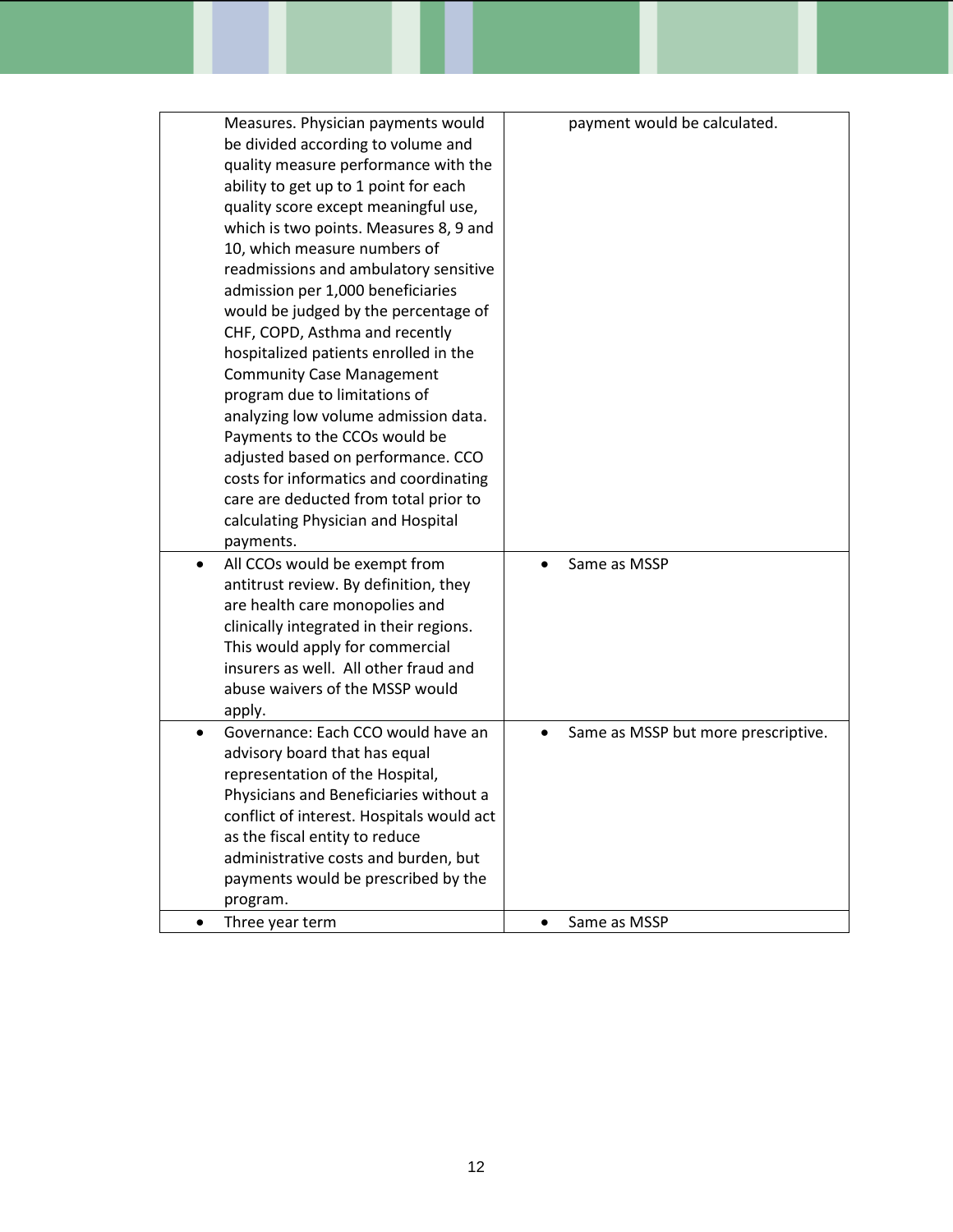# **Appendix B: List of CMMI and CMS Payment Reform programs in which >1,000 unaffiliated Critical Access Hospitals cannot participate**

| Program                                                                                                  | Rationale                                                                                                                                                        |
|----------------------------------------------------------------------------------------------------------|------------------------------------------------------------------------------------------------------------------------------------------------------------------|
| <b>MSSP</b><br>1.                                                                                        | Only get <10% of beneficiaries assigned                                                                                                                          |
| 2. Pioneer Model                                                                                         | Only rural with Tertiary Care qualified                                                                                                                          |
| 3.<br><b>Advance Payment</b>                                                                             | Only physician practices qualified                                                                                                                               |
| 4. Bundled Payments                                                                                      | Insufficient incidence of any one disease,<br>similar to DRGs                                                                                                    |
| 5.<br><b>Comprehensive Primary Care Initiative</b>                                                       | Doesn't apply to hospital care, divides<br>rural integrated delivery network and<br>incentivizes physicians to send care to<br>urban centers.                    |
| 6. Financial Alignment Initiative                                                                        | State program                                                                                                                                                    |
| 7. FQHC Advanced Primary Practice<br>Demonstration                                                       | FQHC program. Rural Health Clinics are<br>ineligible, divides rural integrated delivery<br>network and incentivizes physicians to<br>send care to urban centers. |
| <b>Graduate Nurse Education Demonstration</b><br>8.                                                      | Not academic medical center                                                                                                                                      |
| 9. Health Care Innovation Awards                                                                         | Program closed, very small percentage<br>awarded to rural, primarily academic<br>medical centers                                                                 |
| 10. Independence At Home Demonstration                                                                   | Insufficient numbers to qualify for program                                                                                                                      |
| 11. Initiative to Reduce Avoidable<br><b>Hospitalizations Among Nursing Facility</b><br><b>Residents</b> | Insufficient numbers to qualify for program                                                                                                                      |
| 12. Innovation Advisors Program                                                                          | No rural program. Doesn't apply to most<br>hospitals. Does not incentivize<br>transformation.                                                                    |
| 13. Medicaid Emergency Psychiatric<br>Demonstration                                                      | Don't have psychiatric hospitals in rural.                                                                                                                       |
| 14. Medicaid Incentives for the Prevention of<br><b>Chronic Diseases</b>                                 | State Program                                                                                                                                                    |
| 15. Million Hearts                                                                                       | No incentives for rural hospitals.                                                                                                                               |
| 16. Partnership for Patients                                                                             | Don't qualify for incentives because not<br>PPS.                                                                                                                 |
| 17. Community-based Care Transitions<br>Program                                                          | Insufficient numbers to qualify for program                                                                                                                      |
| 18. State Innovation Models Initiative                                                                   | State Program                                                                                                                                                    |
| 19. Strong Start for Mothers and Newborns                                                                | Insufficient volume to qualify for program.                                                                                                                      |